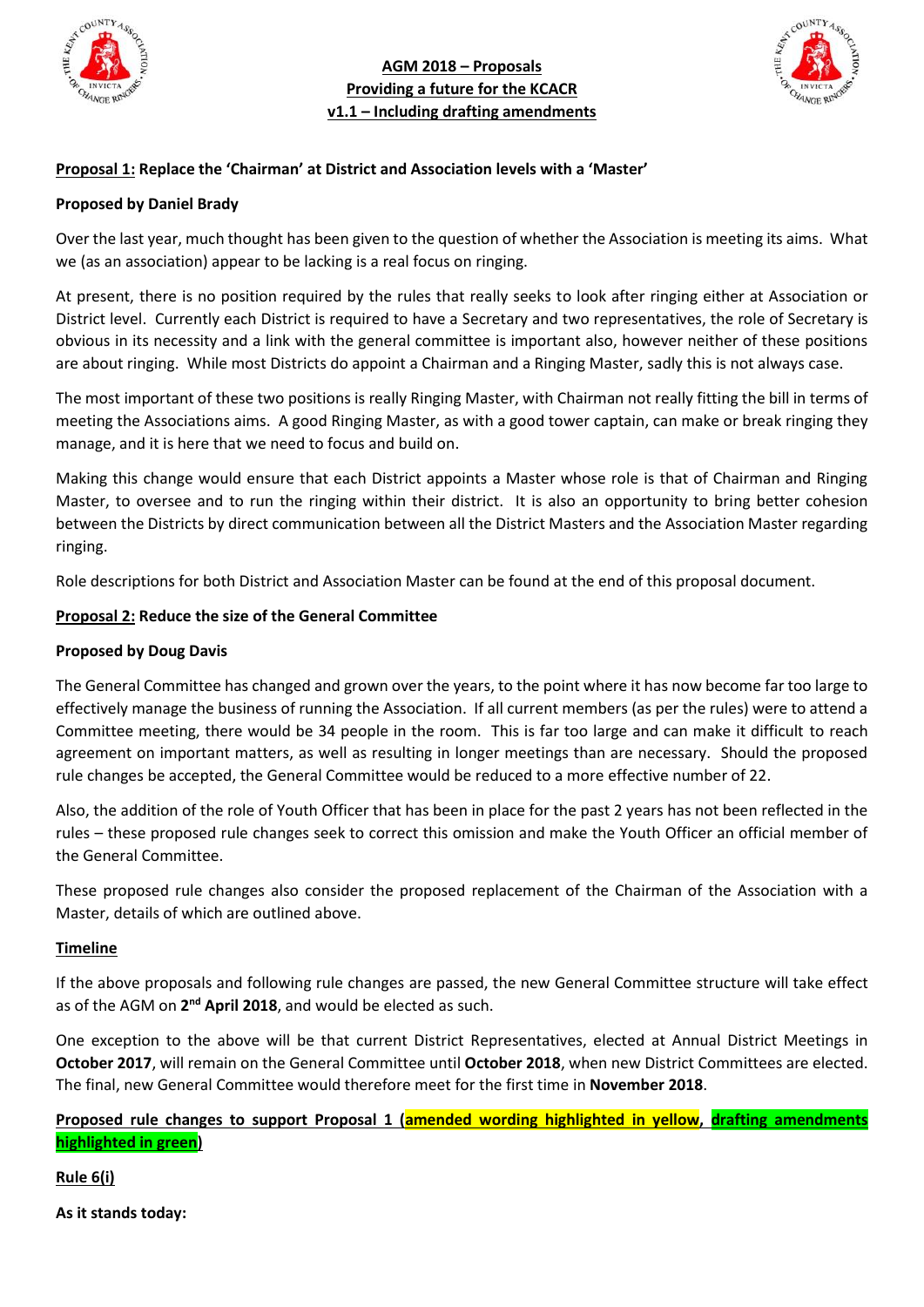The Annual General Meeting of the Association shall take place between Easter and 31 July. At this meeting the Chairman, General Secretary, Treasurer, Peal Secretary, Librarian and any other necessary officers shall be elected. A Registered Auditor or Independent Examiner shall also be elected.

## **Proposed replacement for Rule 6(i):**

The Annual General Meeting of the Association shall take place between Easter and 31 July. At this meeting all necessary Officers of the Association shall be elected as well as any other Officers as required. A Registered Auditor or Independent Examiner shall also be elected.

# **Rule 7(iii)**

## **As it stands today:**

The quarterly meeting of each District immediately before the General Committee meeting in November or December shall be the Annual District Meeting, at which a District Secretary shall be elected. Two District Representatives to serve on the General Committee for the ensuing year shall also be elected. Other District officers may be elected at the discretion of District members. If a District committee is convened the District Secretary and District representatives shall be ex officio members of any such committee.

## **Proposed replacement for Rule 7(iii)**

The quarterly meeting of each District immediately before the General Committee meeting in November or December shall be the Annual District Meeting, at which a District Master and District Secretary shall be elected. The District Master will serve on the General Committee for the ensuing year. Other District officers may be elected at the discretion of District members. If a District committee is convened the District Master and District Secretary shall be ex officio members of any such committee.

## **Rule 8(ii)**

#### **As it stands today:**

The District Representatives shall:

- Inform District meetings of matters discussed and approved by the General Committee.
- Bring appropriate District matters to the General Committee for discussion.

## **Proposed replacement for Rule 8(ii)**

The District Master shall is responsible for:

- running business meetings, oversee/run oversight of ringing within their district and liaise liaison with the Association Master regarding ringing within their district.
- Informing District meetings of matters discussed and approved by the General Committee.
- Bringing appropriate District matters to the General Committee for discussion.

## **Rule 12**

Replace the word **Chairman** in line 1 with the word **Master**.

## **Rule 15(iii)**

Replace the word **Chairman** in line 1 with the word **Master**.

## **Proposed rule changes to support Proposal 2 (amended wording highlighted)**

## **Rule 5**

**As it stands today:**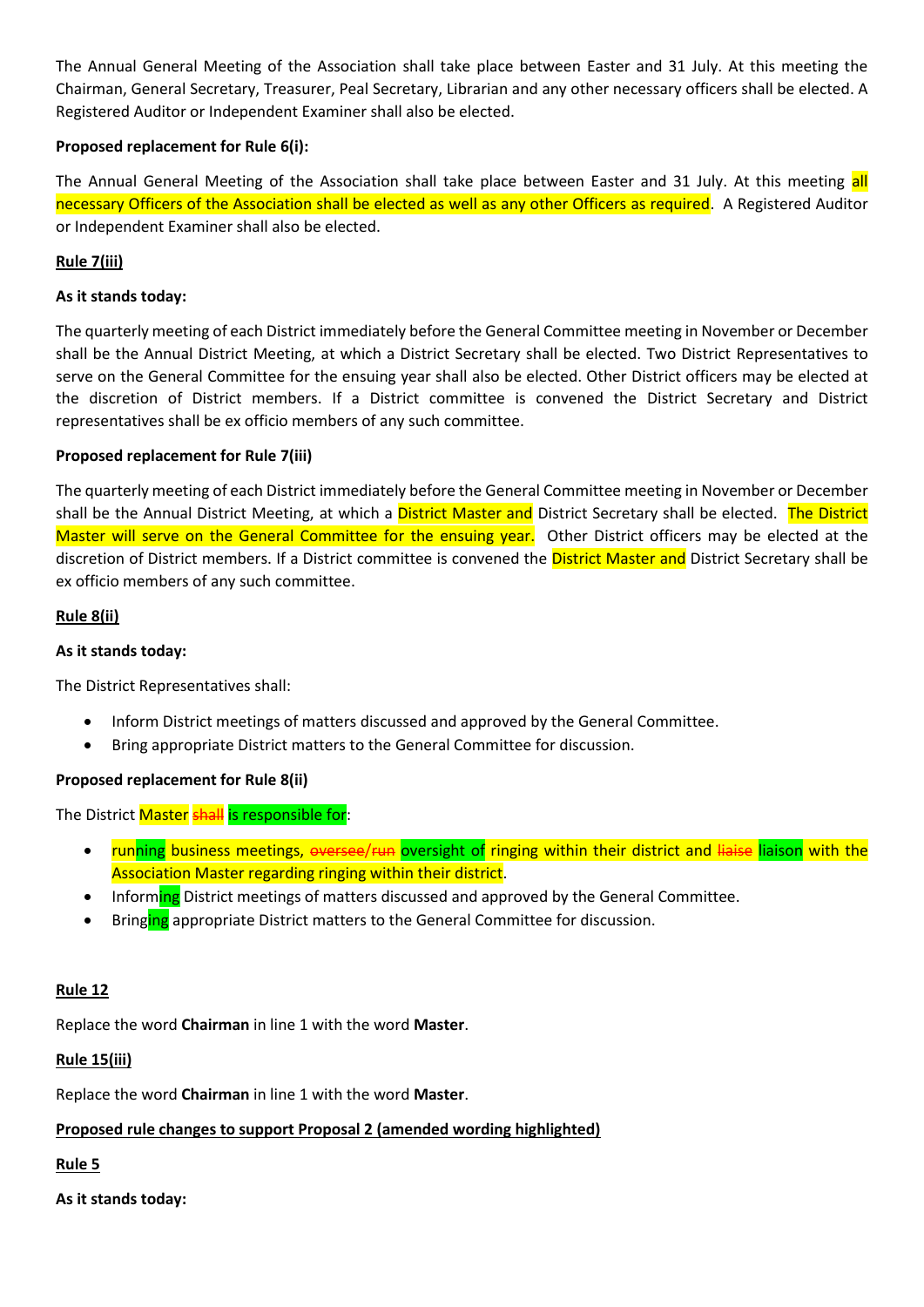Government of the Association shall be vested in a General Committee who, beside any other meetings, shall always meet in November or December, when the day and place of the Annual General Meeting shall be fixed. The General Committee shall consist of the Chairman, General Secretary, Treasurer, Elected Vice Presidents, Bell Restoration Officer, Training Officer, Publicity Officer, Handbook Editor, Webmaster, the Central Council Representatives, and representatives from the districts. Other members, not exceeding three in number, may be elected at the Annual General Meeting. The General Committee shall have power to co-opt further members. Eight members shall form a quorum at any meeting of the General Committee.

## **Proposed replacement for Rule 5:**

Government of the Association shall be vested in a General Committee who, beside any other meetings, shall always meet in November or December, when the day and place of the Annual General Meeting shall be fixed. The General Committee shall consist of the following:

- Master
- Honorary General Secretary
- Honorary Treasurer
- **Training Officer**
- **Youth Officer**
- Central Council Representatives (5)
- District Masters (one from each District) (6) The District Master and up to one other representative from each District (12)

In addition to the above the Publicity Officer shall be invited to attend General Committee meetings as an observer, to support the work of the General Committee.

The Master, Honorary General Secretary and Honorary Treasurer shall be deemed as necessary Officers. The General Committee shall have power to co-opt further members if required to fulfil a specific task or provide a skill. Eight members shall form a quorum at any meeting of the General Committee.

# **Draft Role Descriptions for 'Master'**

## **Association Master**

**Role:**

Promote and strengthen ringing at all levels across Kent:

- adopting and sustaining a strategic approach to recruitment, training and continuing support for ringers and ringing
- acting as advocate for ringing and ringers in the public and church arenas

Lead and support District Masters and Association office-holders in their roles Lead ringing at Association events Chair the Association AGM and other Association meetings Ensure that the Association complies with its legal requirements

## **Personal skills:**

A respected and competent ringer, committed to change ringing and Sunday service ringing Able to collaborate with others, particularly Association and District officer-holders Experienced in strategic thinking and delivery

## **Term:**

Elected for a single three-year period by the Association AGM